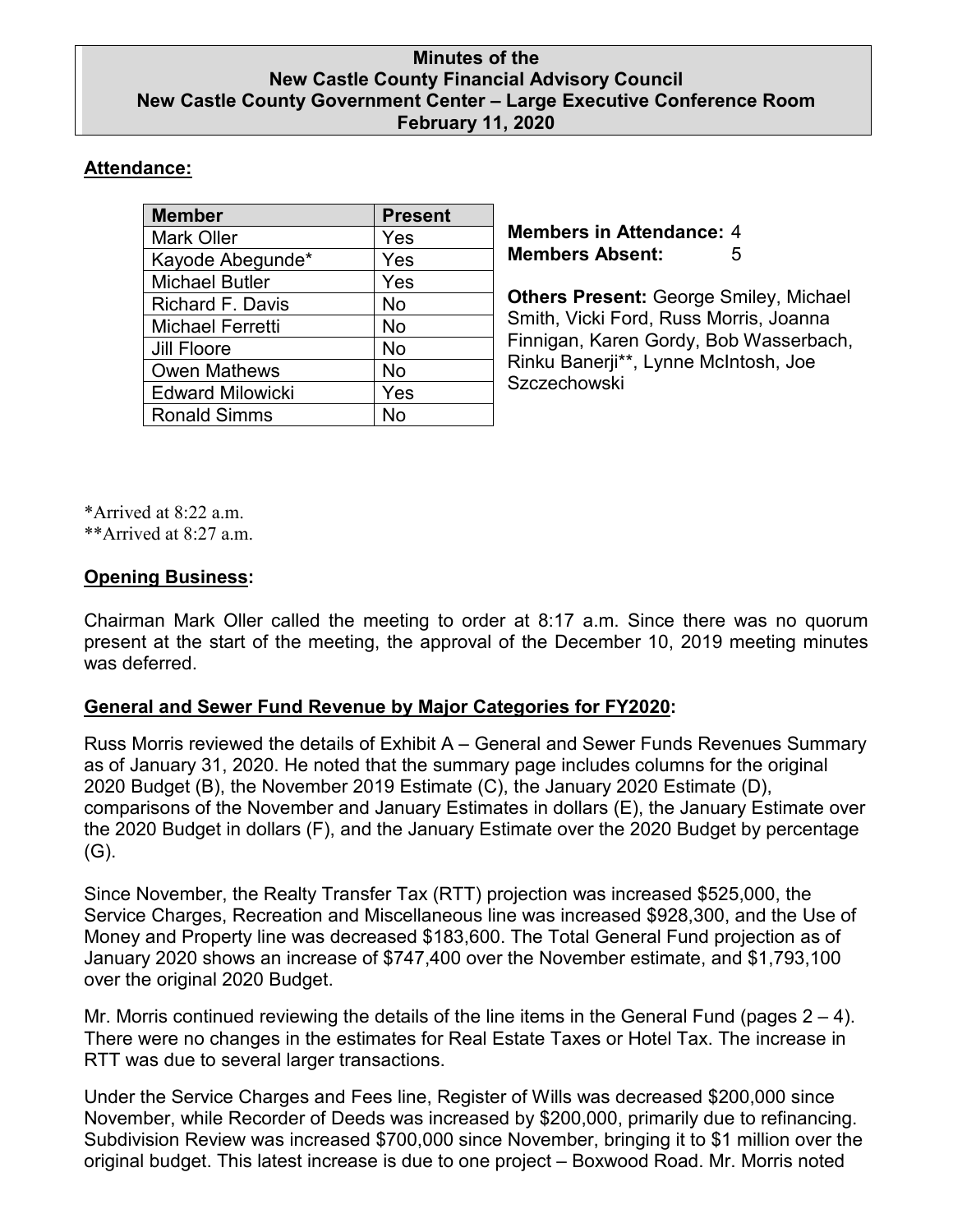that the programs offered at Carousel Park continue to grow in popularity, resulting in a \$20,000 increase in the revenue estimate since November, and \$95,000 over budget. Other Income was increased \$200,000 since November primarily due to prescription rebates.

Under the Use of Money and Property line, the Interest and Investments estimate was decreased \$200,000 since November, primarily due to reductions in the prime interest rate by the Federal Reserve Board. Final General Fund Revenues are estimated at \$207,100.0.

Karen Gordy continued reviewing the details of the line items in the Sewer Fund (page 5). She noted that the Delinquent Sewer estimate was increased \$400,000 since November. There was a 12% sewer rate increase last year. Typically, we see an increase in Delinquent Sewer in the year following a rate increase. Ms. Gordy also noted that the Collections unit is now fully staffed. Total Sewer Fund Revenues are estimated at \$80,769.2, an increase of \$423,800 over the November estimate, and \$1.4 million over budget.

Mr. Morris reviewed and explained the three-year charts found on pages 6 through 10 of Exhibit A.

### **General and Sewer Fund Revenue by Major Categories for FY2021:**

Russ Morris reviewed the details of Exhibit B – General and Sewer Funds Revenues FY2021 Summary. On page 2, he noted that the Initial Levy and Quarterly Adds line budgeted at \$132.8 million is an estimate. We won't know the actual numbers until the tax certification comes out in March.

The Realty Transfer Tax FY2021 estimate of \$32,631.6 represents a 4% increase over the current estimate. Of the base number, 95% can be budgeted (\$31 million), with the remaining 5% (\$1,631.6) going to reserves.

Mr. Morris reviewed the details of the remaining General Fund line items on pages 2 through 4. The Total General Fund Revenues estimate (before transfers) for FY2021 is \$212,916.6. This is an increase of \$626,900 (0.3%) over the FY2020 Estimate.

Due to a lack of a quorum, the board could not certify the FY 2021 Revenue Forecast or the FY2021 estimated RTT. There was some discussion among the board and others present regarding board membership and attendance. This was the third consecutive year that a quorum was not convened at the first regularly scheduled meeting of the year. Councilman Smiley stated that he would review the attendance of any board members whose terms have expired or will be expiring soon so that those vacancies could be addressed.

Chairman Oller stated that another meeting would have to be scheduled so that the board could certify the FY 2021 Revenue Forecast and the FY2021 estimated RTT prior to the County Executive's Budget Address on March 24.

Returning to Exhibit B, Karen Gordy reviewed the details of the line items in the Sewer Fund (page 4). She noted that the line items for Survey and Inspection Fees and for Inspection Fees are being reduced, as part of their functions will now fall under a new line item, Site Permit Fee.

The Total Sewer Fund Revenues estimate (before transfers) for FY2021 is \$82,796.9. This is a decrease of \$764,800 (0.9%) under the FY2020 Estimate.